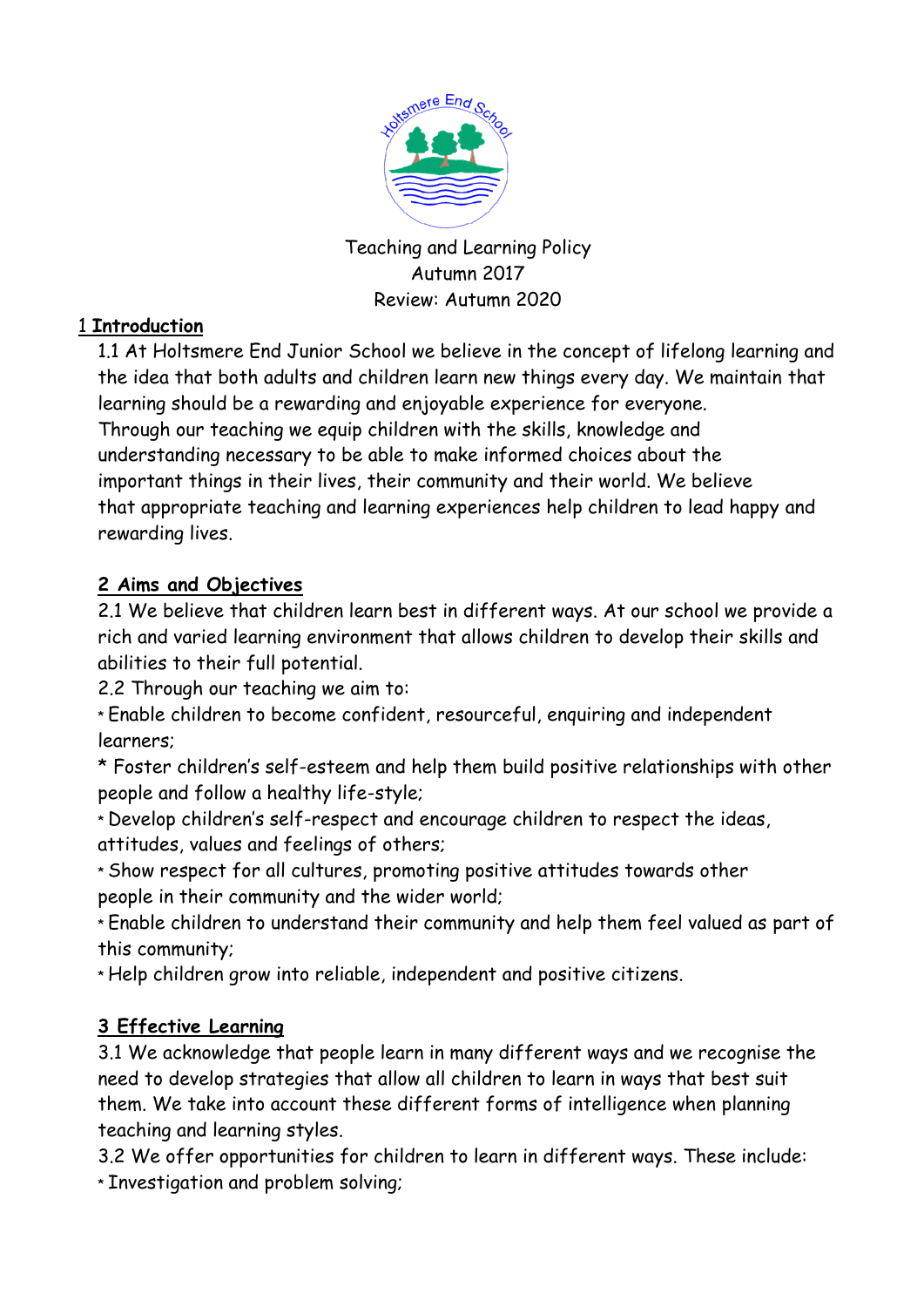- \* Research and finding out;
- \* Group work;
- \* Pair work;
- \* Independent work;
- \* Whole class work;
- \* Asking and answering questions;
- \* Use of the computer;
- \* Fieldwork and visits to places of educational interest;
- \* Creative activities such as dance, music, performing and visual arts
- \* Debates, role-plays and oral presentations;
- \*Designing and making items
- \* Participation in athletic or physical activity;

\* Being a member of the School Council, Peer Mediator, buddies and befrienders digital leaders, physical play leaders and eco committee

3.3 We encourage children to take responsibility and be leaders for their own learning, to be involved as far as possible in reviewing the way they learn, and to reflect on how they learn – what helps them learn and what makes it difficult for them to learn. We do this through 'Challenge and Choice'. During the majority of lessons children will be presented with a choice of challenges. These challenges will be levelled on the planning. Children choose which Challenge they will attempt and will be actively encouraged to move onto a new challenge within a lesson.

### **4 Effective Teaching**

4.1 When teaching we focus on motivating the children by setting exciting & enjoyable challenges and building on their skills, knowledge and understanding of the curriculum.

4.2 We base our teaching on our knowledge of the children from Assessment for Learning. Our prime focus is to develop further the knowledge and skills of the children. We strive to ensure that all tasks set are appropriate to each child's level of ability. When planning work for children with special educational needs we give due regard to information and targets contained in the children's individual 'Steps to Success'. We have high expectations of all children and we aim to provide work of the highest possible standard. We aim to set challenging opportunities for more able pupils. Assessment for Learning (AFL) takes place throughout the lessons so that the teacher can meet the needs of the pupils.

4.3 We set academic targets with the children in each academic year and we share these targets with children and their parents. We review the progress of each child at intervals during the academic year and set revised targets.

4.4 We plan our lessons with clear learning objectives. We take these objectives from the 2014 National Curriculum for each subject. Our lesson plans contain information about the tasks to be set, the resources needed, and the way we assess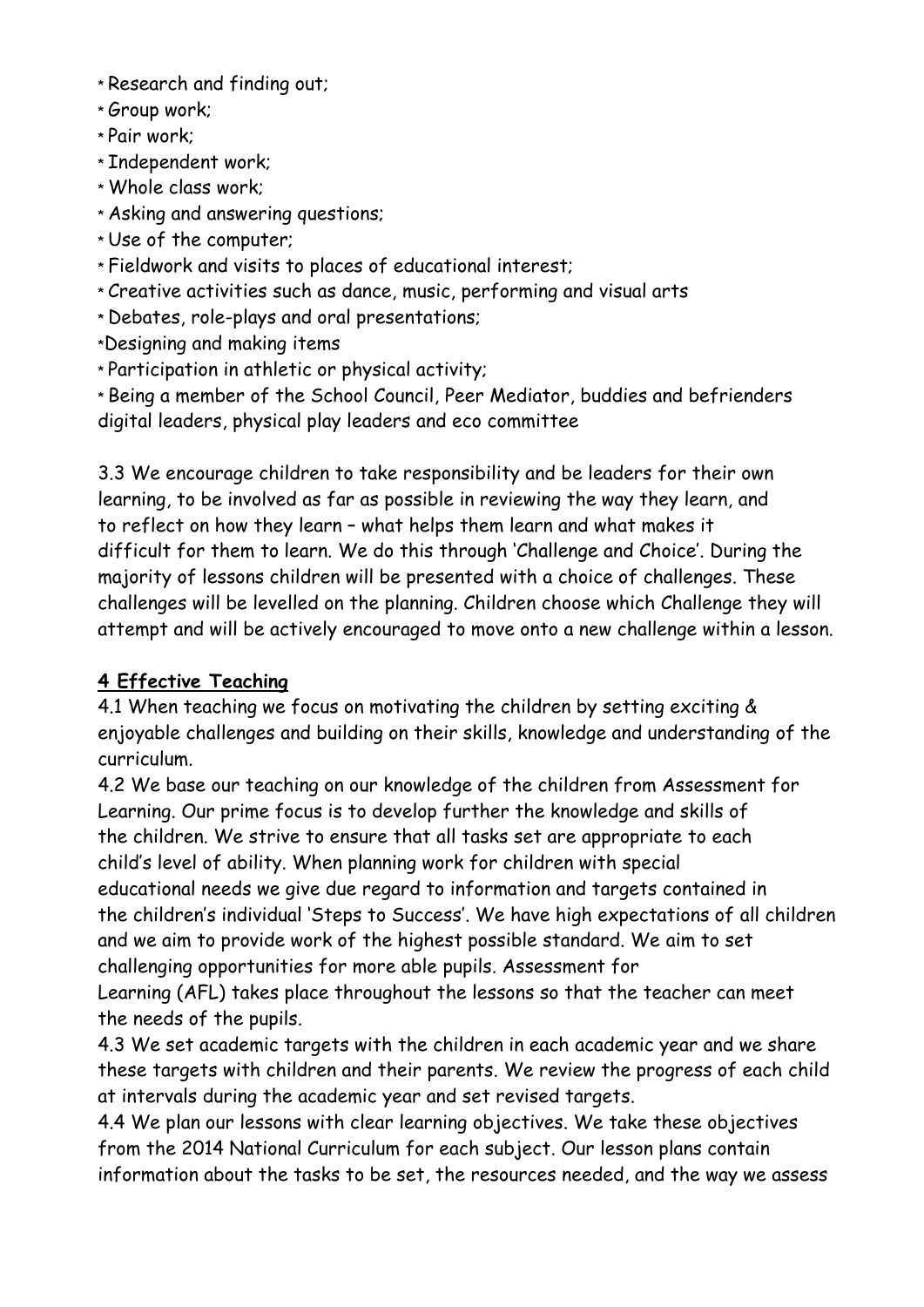the children's work. We evaluate all lessons so that we can modify and improve our teaching in the future. The work is either marked by teachers, teacher assistants or by the children themselves under supervision against the lesson objectives and is intended to help the children to progress further next time.

4.5 Each of our teachers make a special effort to establish good working relationships with all children in the class. We treat the children with kindness and respect and expect children to do likewise. We treat them fairly and give them equal opportunity to take part in class activities. All our teachers follow the school policy with regard to discipline and classroom management. We set and agree with children the class code of conduct at the beginning of each year. We expect all children to comply with these rules that we jointly devise to promote the best learning opportunities for all. We praise children for their efforts and, by so doing, we help to build positive attitudes towards school, the community and learning in general. We insist on good order and behaviour at all times. When children misbehave we follow the guidelines for sanctions as outlined in our school behaviour policy.

4.6 We ensure that all tasks and activities that the children do are safe. When we plan to take children out of school, we first inform parents and obtain their permission.

4.7 We deploy learning assistants and other adult helpers as effectively as possible. They work with individual children or with small groups to accelerate learning and assist with the preparation and storage of classroom equipment. 4.8 Our classrooms are attractive learning environments. We change displays at least once a term to ensure that the classroom reflects the topics studied by the children. We ensure that all children have the opportunity to display their best work at some time during the year. All classrooms have a range of dictionaries and fiction and non-fiction books, as well as displays relating to English and Maths. We believe that a stimulating environment sets the climate for learning, and an exciting classroom promotes independent use of resources and high-quality work by the children.

4.9 We do all we can to support our teachers in developing their skills, so that they can continually improve their practice. Professional Development reviews are held annually to review and set targets for all members of staff

4.10 Monitoring and evaluation of teaching and learning – We conduct all our teaching in a positive atmosphere of trust and respect for all. The Leadership Team monitor the standard of teaching and learning on a termly basis. The Leadership Team give clear guidance on what teachers do well & what they need to do better to enable pupils to make the best possible progress.

Observations, team teaching, work trawls, planning scrutinise and assessments are all used to improve teaching and learning. Outcomes of the above activities are feedback to staff half-termly. Governors are informed of the outcomes regularly at Full Governing Body Meetings and School Improvement Meetings.

**The Role of Governors**